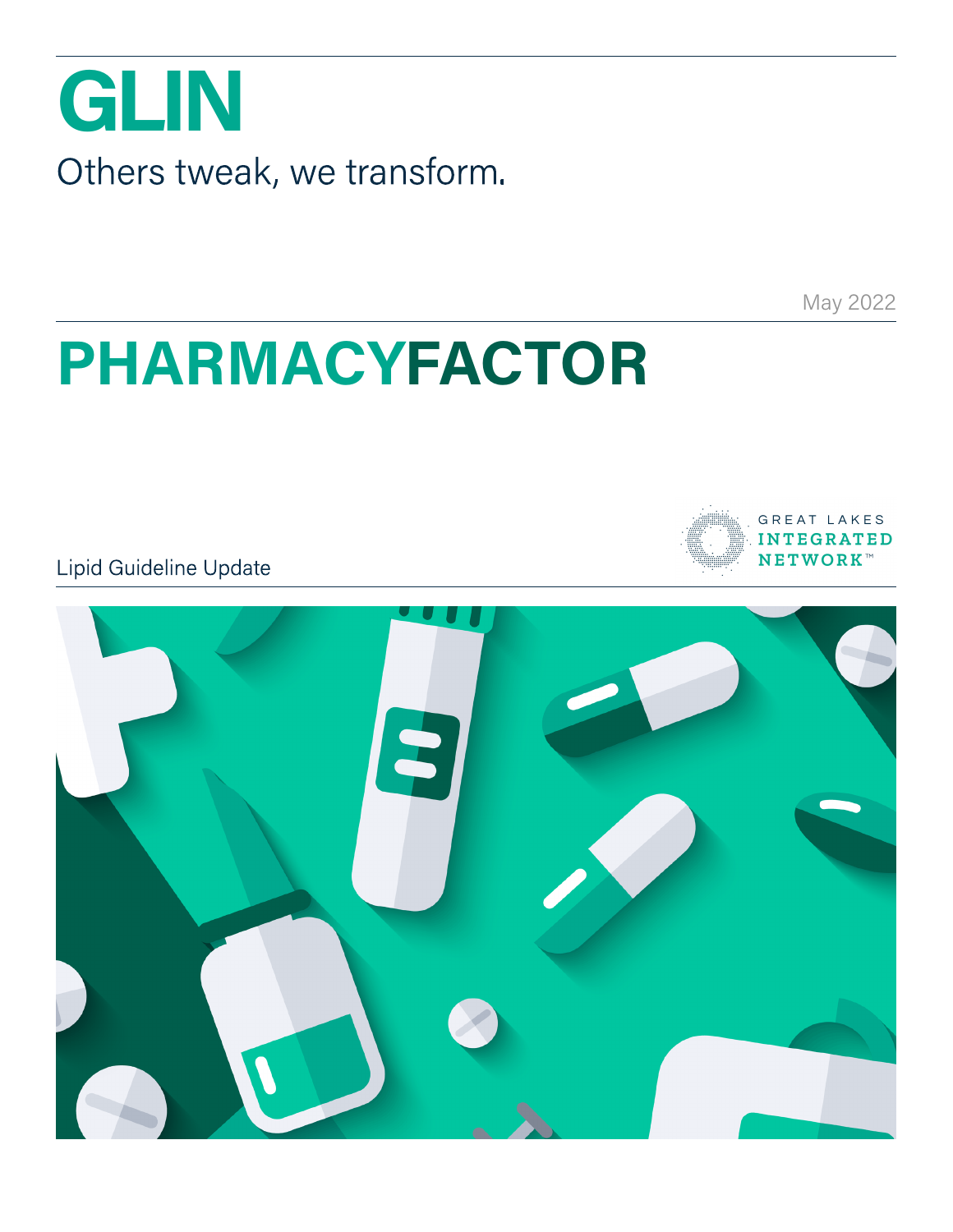# **Drug Information Update**

#### **THE LATEST QUESTIONS**

**What is the prevalence of interstitial lung disease (ILD) with statin use?** 

ILD attributed to statin use was first described in 1995 and since then, there have been 16 published case reports and 162 cases of statin induced ILD. A cohort and case-control study found no association between statin use and ILD.

The COPDGene study found 38% of subjects with ILD were taking statins compared with 27% of subjects without ILD. However, all participants were smokers. The association between statin use and of interstitial lung abnormalities (ILA) vary by statin type. The prevalence of ILA varied from 8% in subjects on simvastatin to 23% for subjects on pravastatin. There was evidence that statins with increased hydrophilicity (rosuvastatin and pravastatin) were associated with an increase in the odds for ILA. Pravastatin was the statin most strongly associated with ILA.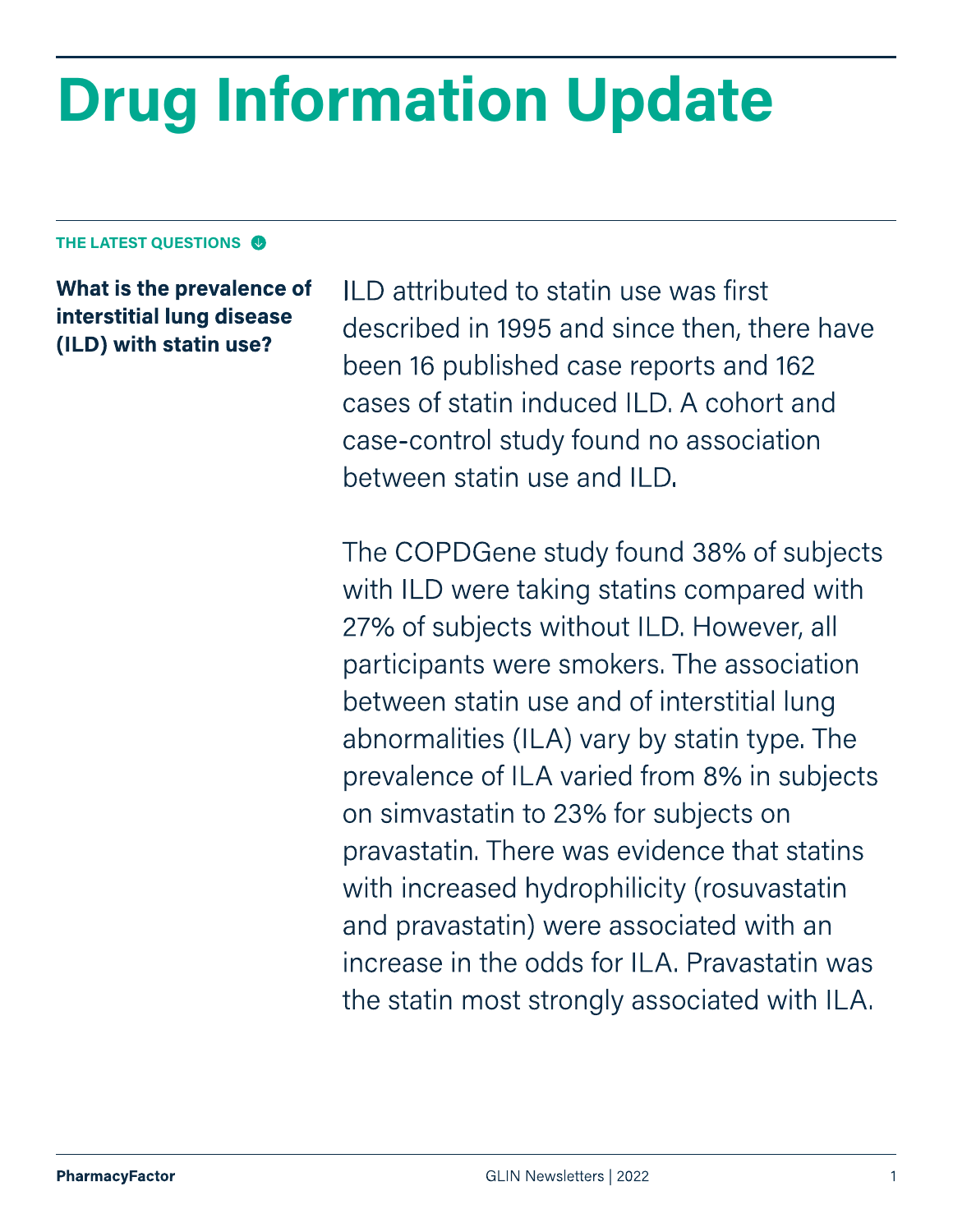# **Lipid Guideline Update**

## STATIN INTENSITY AND CLINICAL INDICATION FOR USE

|                                                                            | <b>High-Intensity Statins</b>                                                                                                                                                                                                          | <b>Moderate-Intensity Statins</b>                                                                                                                                              | <b>Low-Intensity Statins</b>                                               |
|----------------------------------------------------------------------------|----------------------------------------------------------------------------------------------------------------------------------------------------------------------------------------------------------------------------------------|--------------------------------------------------------------------------------------------------------------------------------------------------------------------------------|----------------------------------------------------------------------------|
| <b>Appropriate Statin</b><br><b>Patient Populations</b>                    | Patients 20 to 75 years of<br>$\blacksquare$<br>age with LDL ≥190mg/dL<br>Patients 40 to 75 years of<br>$\blacksquare$<br>age with diabetes AND<br>multiple ASCVD risk<br>factors<br>Patients with clinical<br>$\blacksquare$<br>ASCVD | • Patients 40 to 75 years<br>of age with diabetes<br>(regardless of ASCVD risk)<br>Patients 40 to 75 years of<br>$\mathbf{r}$ .<br>age with a 10-year ASCVD<br>of $\geq 7.5\%$ | • Not recommended unless<br>high or moderate intensity<br>is not tolerated |
| <b>Hydrophilic Statins</b><br>(↓ Potential for Adverse<br><b>Effects</b> ) | Rosuvastatin 20-40 mg                                                                                                                                                                                                                  | Rosuvastatin 5-10 mg<br>Pravastatin 40-80 mg                                                                                                                                   | Pravastatin 10-20 mg                                                       |
| <b>Lipophilic Statins</b><br>(个 Potential for Adverse<br><b>Effects</b> )  | Atorvastatin 40-80 mg                                                                                                                                                                                                                  | Atorvastatin 10-20 mg<br>Simvastatin 20-40 mg<br>Lovastatin 40 mg<br>Pitavastatin 2-4 mg                                                                                       | Simvastatin 10 mg<br>Lovastatin 20 mg<br>Pitavastatin 1 mg                 |

## 2022 STATIN QUALITY METRICS

## **Statin Therapy for Patients with Cardiovascular Disease**

Male patients ages 21 to 75 and female patients ages 40 to 75 who are identified as having clinical atherosclerotic cardiovascular disease (ASCVD) and who were dispensed at least one high-intensity or moderate-intensity statin medication.

## **Statin Therapy for Patients with Diabetes**

Received Statin Therapy Received Statin Therapy

### 80% Adherence 80% Adherence

### **Who is included in this metric? Who is included in this metric?**

Active diabetic patients ages 40 to 75 without a diagnosis of ASCVD and who are dispensed one statin of ANY intensity.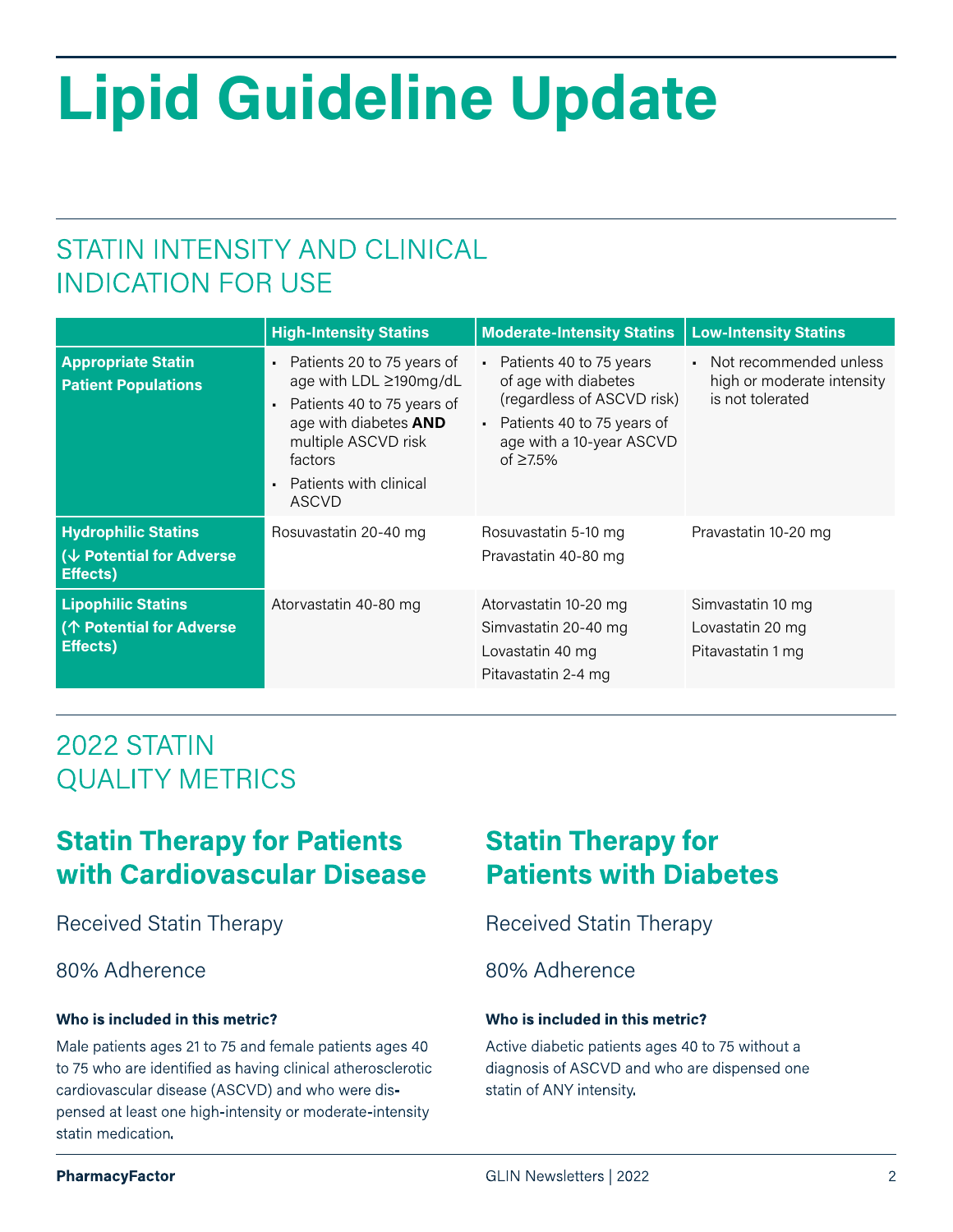#### **Lipid Guideline Update**

## BEST PRACTICES TO IMPROVE STATIN QUALITY METRIC

- Counsel patient on benefits of initiating and adhering to statin such as reduced risk of cardiovascular disease and death
- Use 90 day supplies on generic medications whenever possible to prevent missed monthly refills
- Suggest use of medication reminder applications, alarms, and/or pillboxes to improve adherence
- Send cancelation requests to pharmacy with any changes in medications or dose to ensure outdated scripts are not refilled accidentally
- Utilize medication adherence reports from payers to identify non-adherent patients
- Medent Users Use the "Import RX History" feature to review prescription fill history for your patients during appointments to encourage compliance

## CONSIDERATIONS WHEN PATIENT REPORTS STATIN INTOLERANCE

The American College of Cardiology has developed a tool to help assess, treat, and manage patients with possible statin intolerance. If statin tolerance is noted, consider some of the following medical decisions:

#### **[STATIN INTOLERANCE TOOL](https://tools.acc.org/StatinIntolerance/?_ga=2.225919762.90620852.1643826945-424774723.1642100223#!/)**

- Evaluate other causes of muscle symptoms such as physical activity, vitamin D deficiency, hypothyroidism, rheumatologic or musculoskeletal disease, alcohol or drug abuse, and/or other causes of leg cramps
- Consider potential drug-drug interactions and avoid when appropriate. Medications to consider include macrolides, fibrates, diltiazem, protease inhibitors, and antifungals
- Determine if a "statin holiday" is appropriate and if symptoms persist following discontinuation, may consider ruling out statins as causative agent
- Retrial statins at lower doses or alternate-day dosing and titrate as necessary
- Consider switching from a lipophilic statin to a hydrophilic statin such as rosuvastatin or pravastatin which are typically better tolerated

## WHAT IF A PATIENT CANNOT TOLERATE A STATIN DESPITE ADEQUATE TRIAL?

Providers can exclude a patient from the quality metric by submitting a claim ANNUALLY at the time of the visit using one of the following ICD-10 codes when appropriate.

### Condition & ICD-10 Code

#### **Myalgia**

M79.1, M79.10-M79.12, M79.18

#### **Myositis**

M60.80-M60.819; M60.821-M60.829; M60.831-M60.839; M60.841-M60.849; M60.851-M60.859; M60.861-M60.869; M60.871-M60.879; M60.88-M60.9

#### **Myopathy**

G72.0, G72.2, G72.9

#### **Rhabdomyolysis** M62.82